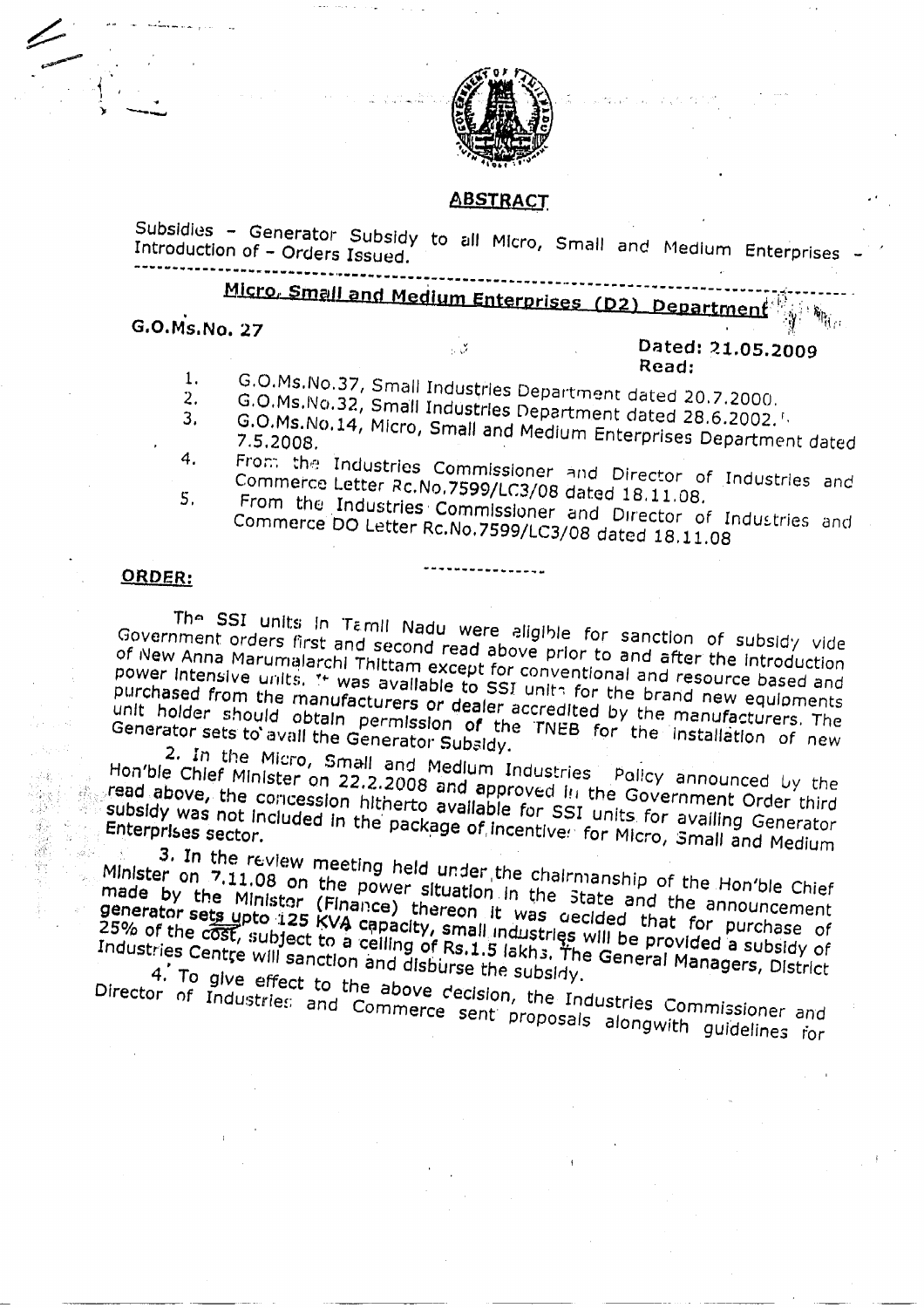wpiementation of the scheme of generator subsidy to all Micro, Small and Medium.<br>Interprises. He has stated that as per rhe announcement of Small and Medium. Enterprises. He has stated that as per the announcement of the Hon'ble Minister<br>(Finance) in the review meeting referred to above, Generator subsidy at 25% of the would be eligible to Micro, Small and Medium Enterprises.<br>
5. After careful examination of the proposal of the Industries Commissioner

nd Director of Industries and Commerce september of the Industries Commissioner bove, the Government have decided to interior letters fourth and fifth read Small and Medium Enterprises in the State at the rate of 25% of the cost of Generator sets and upto 125 KVA capacity subject to a ceiling of Rs.1.5 lakhs. General and Medium Enterprises in the State at the rate of 25% of the cost of

6. Accordingly, they direct that all the Micro, Small and Medium Enterprises the State which purchase generates is with 125 KV Small and Medium Enterprises enerator subsidy at 25% of the cost of the cost of the dapacity be eligible for the Rs.1.50 lakhs as per the yuldelines appended to this Order.

7. This order Issues with the concurrence of Finance Department vide its UO No. 9/SS(AP)/09 dated 04.02,2009,

# **(BY ORDER OF THE GOVERNOR)**

# **PRINCIPAL SECRETARY TO GOVERNMENT**

Industries Commlssione- and

To

Director of Industries and Commerce, Chennai-5. Physicor of Industries and Commerce, Chennai-5.<br>e Managing Director, Tamil Nadu Industrial I - Andreying Director,<br>Nited, Chennal-35. Limited, Chennal-35.<br>The Chairman and Managing Director, State Industries Promotion

Corporation of Tamil Nadu, Chennai-8

All District Collectors

The Chairman and Managing Director, Tamil Nadu Small Industries Development Corporation, Chennal-32

The Accountant General, Chennal-18/35/6 All Pay and Accounts. Officers / All District Treasuries

. ay ana<br>IV to: Copy to:<br>Secretary II to the Chief Minister, Chenna! 9,

The Chief Secretary to Government, Chennal 9 t Chief Secretary to Government, Chennal 9<br>ESecretary to Government, Finance / Industries / Commercial Tax / Energy Commercial

our y to Govern Henry Pin All other Departments of Secretariat, Chennai 9

All sections In Micro,'Small and Medium Entei prises Department, Chennai 9

Tamil Nadu Pollution Control Board, Chennal-32. Tamil Nadu Pollution Control Board, Chennal-32.<br>Commissioner of Commercial Taxes, Chennal-5

Stock file / Spare copy.  $\cdot$ 

## **/FORWARDED BY ORDER/**

**SECTION OFFICERSECTION OFFICER**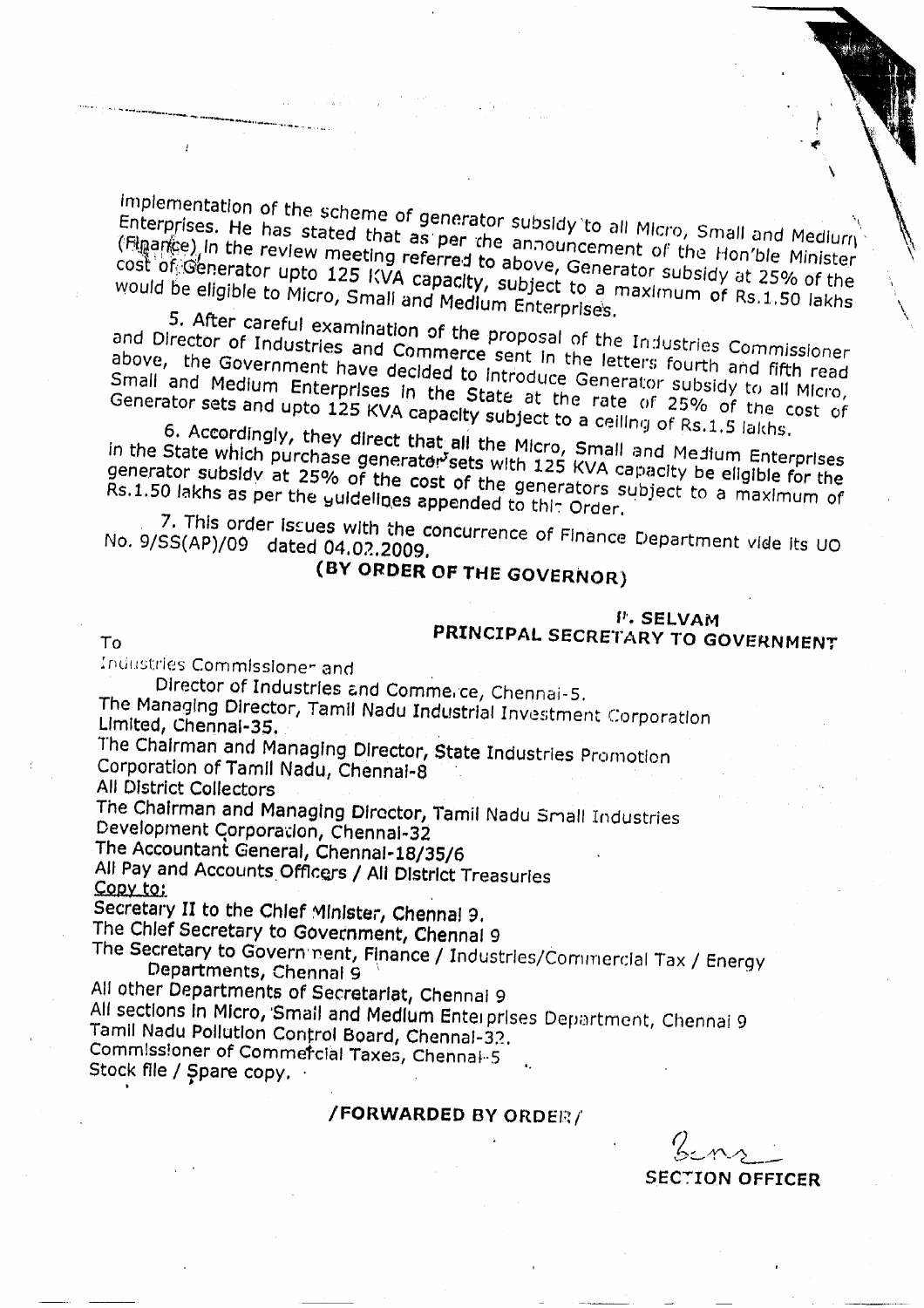# **THE SUIDELINES TO BE ADOPTED FOR IMPLEMENTATION OF THE**<br> **i** SCHEME OF GENERATOR SUBSIDY TO ALL MICRO, SMALL AND SCHEME OF GENERATOR SUBSIDY TO ALL MICRO, SMALL AND MEDIUM ENTERPRISES .

### **1 , Scheme ;**

Generator Subsidy may be sanctioned as an incentive to all Micro, Small and Medium Manufacturing' Enterprises In the State for the purchase of Generator set  $\frac{1}{2}$  -  $\frac{1}{2}$  -  $\frac{1}{2}$  -  $\frac{1}{2}$  -  $\frac{1}{2}$  -  $\frac{1}{2}$  and  $\frac{1}{2}$  and  $\frac{1}{2}$  and  $\frac{1}{2}$  and  $\frac{1}{2}$  and  $\frac{1}{2}$  and  $\frac{1}{2}$  and  $\frac{1}{2}$  and  $\frac{1}{2}$  and  $\frac{1}{2}$  and  $\frac{1}{2}$  and  $\frac{1}{2$ ower generation of new and existing MSMEs anywhere in the State Juneau , it are of the backwardness or otherwise of the block and in the state irrespective of ic buckwardness of otherwise of whether they are negative or otherwise.

## **2. Quantum of subsidy:**

 $.$  25 % of the cost of Generator set upto the capacity of 125 KVCA purchased by all new & existing Micro, Small and Medium manufacturing enterprises for their captive power generation subject to the maximum limit of Rs, 1,50 lakhs.

## **3. Terms and conditions;**

- 1. Subsidy will be available only for brand new equipments.
- Safety certificate from the Department of Elections.  $\cdot$  be  $\cdot$ obtained for installation of new Generator set at the factory premises.
- 3. Generator set should be purchased from the Manufacturer directly or from the Dealer accredited by the manufacturer.
- 4. The unit should have obtained valid Entrepreneur Memorandum (Part II)

## **4. Eliofbie units:**

All L.T/HT power consuming Micro, Small and Medium manufacturing enterprises up anywhere in the State which have purchased installed and ing enterprises o the capacity of 125 KVA. upto the capacity of 125 KVA.<br>5. Eligibility of accessories for subsidy

All accessories required for erection and functioning of the Generator set may be treated as one unit for the purpose of computing the generator subsidy. The